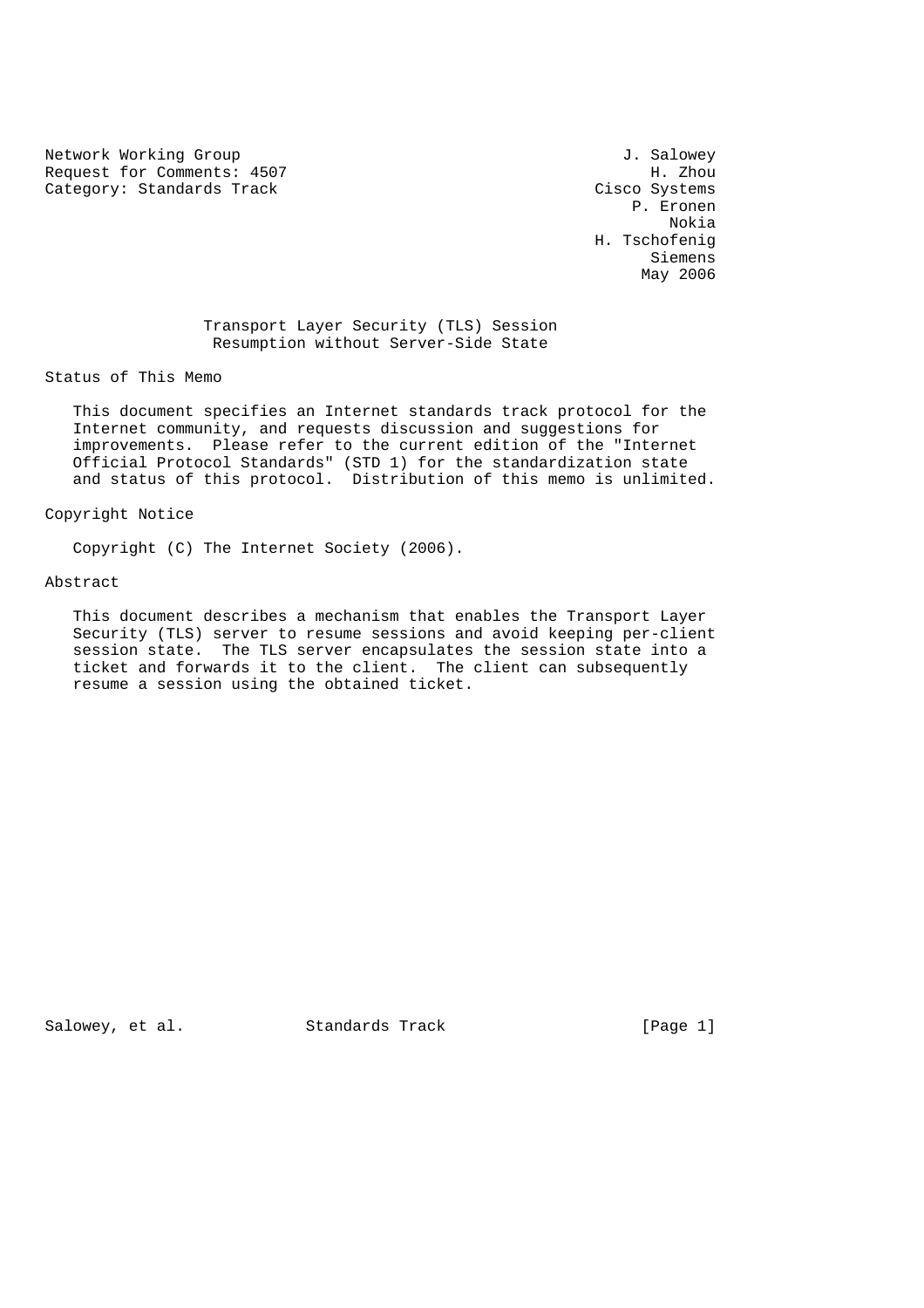# Table of Contents

| 2.               |                                                           |
|------------------|-----------------------------------------------------------|
| $\overline{3}$ . |                                                           |
|                  |                                                           |
|                  |                                                           |
|                  | 3.3. NewSessionTicket Handshake Message 7                 |
|                  |                                                           |
| $\overline{4}$   |                                                           |
| 5.               |                                                           |
|                  |                                                           |
|                  |                                                           |
|                  |                                                           |
|                  |                                                           |
|                  |                                                           |
|                  |                                                           |
|                  | 5.7. Alternate Ticket Formats and Distribution Schemes 12 |
|                  | 5.8. Identity Privacy, Anonymity, and Unlinkability 12    |
| б.               |                                                           |
|                  |                                                           |
| 8 <sub>1</sub>   |                                                           |
|                  |                                                           |
|                  |                                                           |

Salowey, et al. Standards Track Frack [Page 2]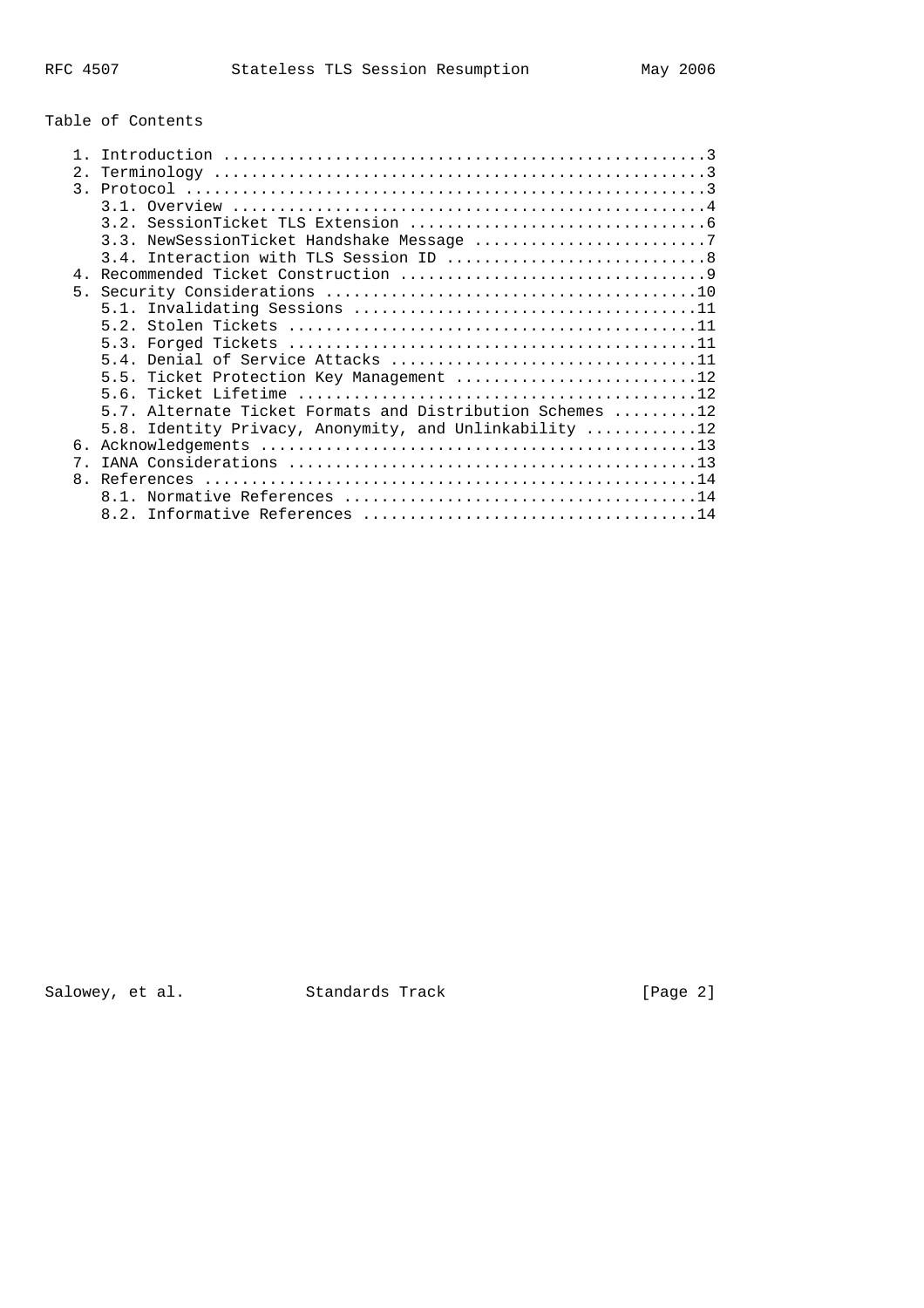### 1. Introduction

 This document defines a way to resume a Transport Layer Security (TLS) session without requiring session-specific state at the TLS server. This mechanism may be used with any TLS ciphersuite. This document applies to both TLS 1.0 defined in [RFC2246] and TLS 1.1 defined in [RFC4346]. The mechanism makes use of TLS extensions defined in [RFC4366] and defines a new TLS message type.

This mechanism is useful in the following situations:

- 1. servers that handle a large number of transactions from different users
- 2. servers that desire to cache sessions for a long time
- 3. ability to load balance requests across servers
- 4. embedded servers with little memory
- 2. Terminology

 Within this document, the term 'ticket' refers to a cryptographically protected data structure that is created by the server and consumed by the server to rebuild session-specific state.

 The key words "MUST", "MUST NOT", "REQUIRED", "SHALL", "SHALL NOT", "SHOULD", "SHOULD NOT", "RECOMMENDED", "MAY", and "OPTIONAL" in this document are to be interpreted as described in [RFC2119].

3. Protocol

 This specification describes a mechanism to distribute encrypted session-state information in the form of a ticket. The ticket is created by a TLS server and sent to a TLS client. The TLS client presents the ticket to the TLS server to resume a session. Implementations of this specification are expected to support both mechanisms. Other specifications can take advantage of the session tickets, perhaps specifying alternative means for distribution or selection. For example, a separate specification may describe an alternate way to distribute a ticket and use the TLS extension in this document to resume the session. This behavior is beyond the scope of the document and would need to be described in a separate specification.

Salowey, et al. Standards Track [Page 3]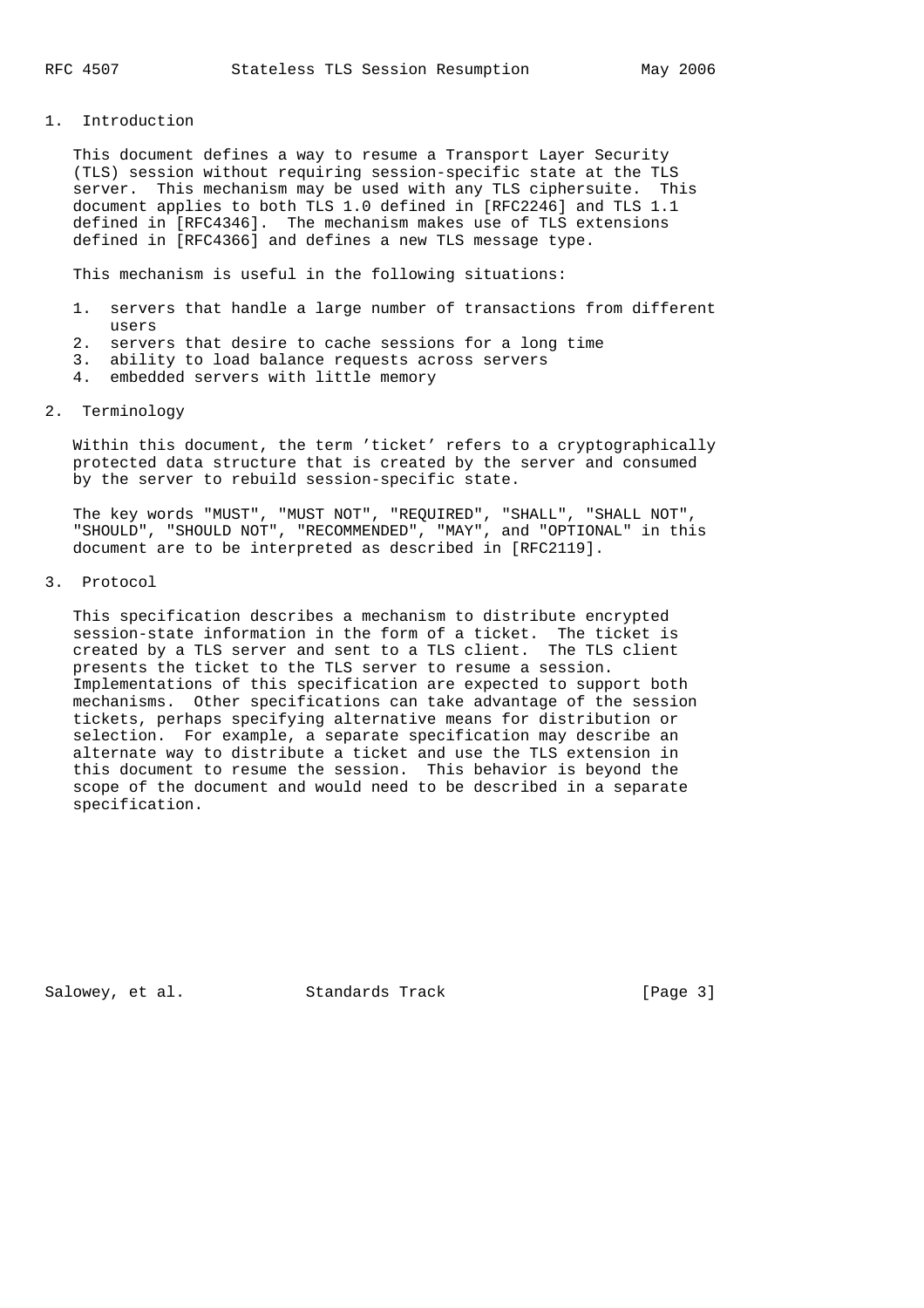## 3.1. Overview

 The client indicates that it supports this mechanism by including a SessionTicket TLS extension in the ClientHello message. The extension will be empty if the client does not already possess a ticket for the server. The extension is described in Section 3.2.

 If the server wants to use this mechanism, it stores its session state (such as ciphersuite and master secret) to a ticket that is encrypted and integrity-protected by a key known only to the server. The ticket is distributed to the client using the NewSessionTicket TLS handshake message described in Section 3.3. This message is sent during the TLS handshake before the ChangeCipherSpec message, after the server has successfully verified the client's Finished message.

Client Server Server Server Server Server Server Server Server Server Server Server Server Server Server Server ClientHello (empty SessionTicket extension)-------> ServerHello (empty SessionTicket extension) Certificate\* ServerKeyExchange\* CertificateRequest\* <-------- ServerHelloDone Certificate\* ClientKeyExchange CertificateVerify\* [ChangeCipherSpec] Finished --------> NewSessionTicket [ChangeCipherSpec] <-------- Finished Application Data <-------> Application Data

Figure 1: Message flow for full handshake issuing new session ticket

 The client caches this ticket along with the master secret and other parameters associated with the current session. When the client wishes to resume the session, it includes the ticket in the SessionTicket extension within the ClientHello message. The server then decrypts the received ticket, verifies the ticket's validity, retrieves the session state from the contents of the ticket, and uses this state to resume the session. The interaction with the TLS Session ID is described in Section 3.4. If the server successfully verifies the client's ticket, then it may renew the ticket by including a NewSessionTicket handshake message after the ServerHello.

Salowey, et al. Standards Track [Page 4]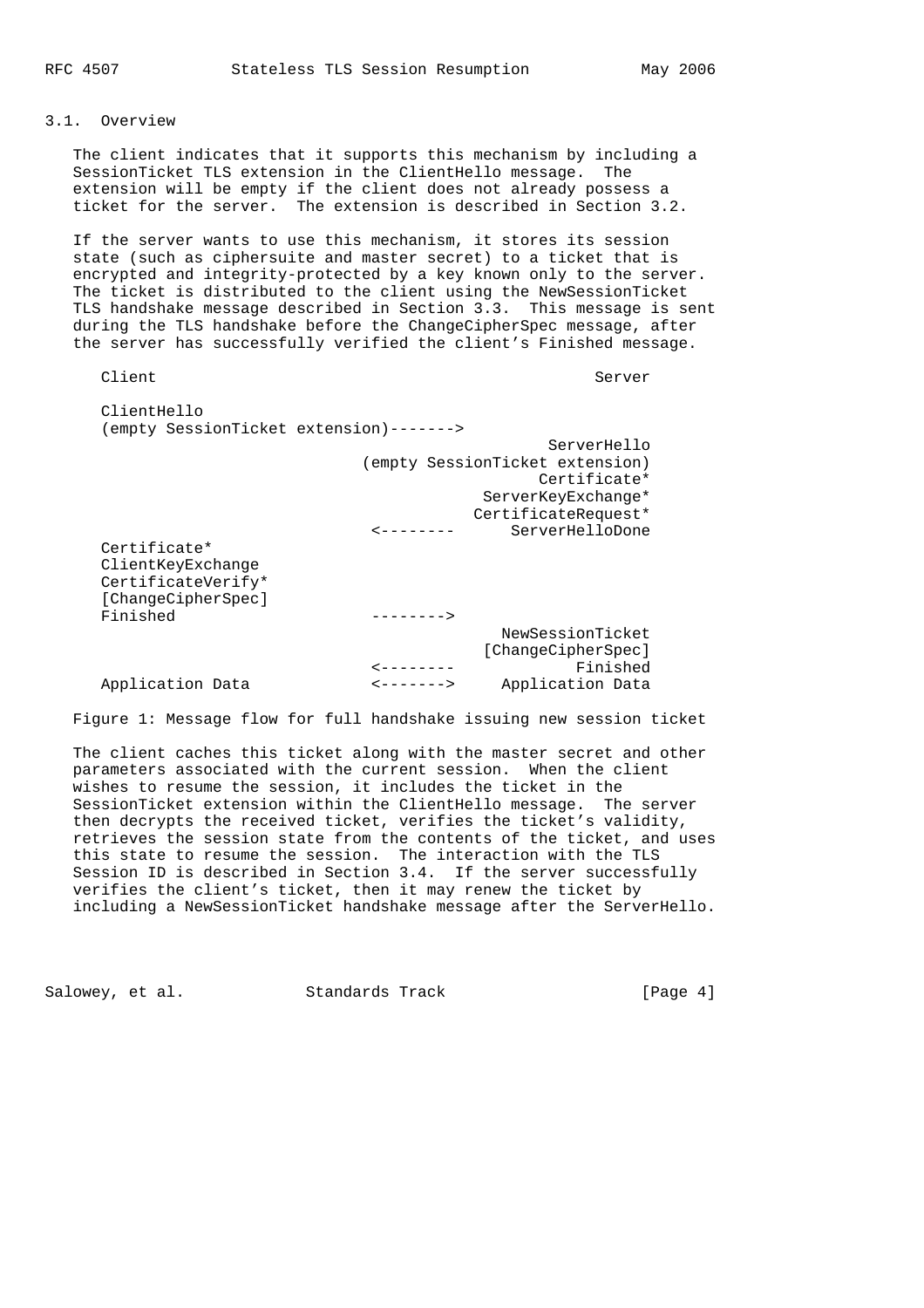Client Server Server Server Server Server Server Server Server Server Server Server Server Server Server Server ClientHello (SessionTicket extension) --------> ServerHello (empty SessionTicket extension) NewSessionTicket [ChangeCipherSpec] <-------- Finished [ChangeCipherSpec] Finished --------> Application Data <-------> Application Data Figure 2: Message flow for abbreviated handshake using new session ticket A recommended ticket format is given in Section 4. If the server cannot or does not want to honor the ticket, then it can initiate a full handshake with the client. In the case that the server does not wish to issue a new ticket at this time, it just completes the handshake without including a SessionTicket extension or NewSessionTicket handshake message. This is shown below (this flow is identical to Figure 1 in RFC 2246, except for the session ticket extension in the first message): Client Server Server Server Server Server Server Server Server Server Server Server Server Server Server Server ClientHello (SessionTicket extension) --------> ServerHello Certificate\* ServerKeyExchange\* CertificateRequest\* <-------- ServerHelloDone Certificate\* ClientKeyExchange CertificateVerify\* [ChangeCipherSpec] Finished --------> [ChangeCipherSpec] <-------- Finished Application Data <-------> Application Data Figure 3: Message flow for server completing full handshake without issuing new session ticket

Salowey, et al. Standards Track [Page 5]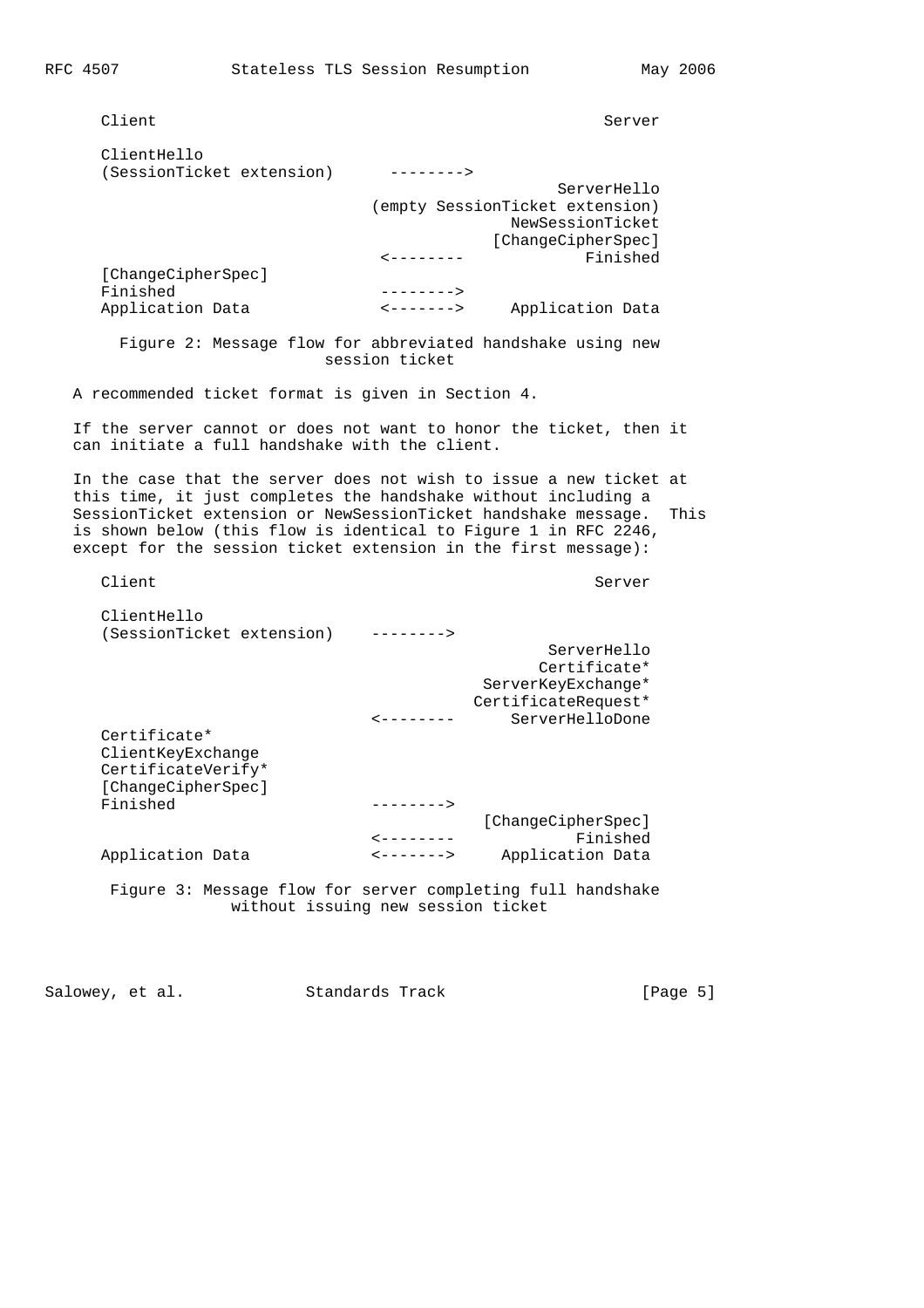If the server rejects the ticket, it may still wish to issue a new ticket after performing the full handshake as shown below (this flow is identical to Figure 1, except the SessionTicket extension in the Client Hello is not empty):

Client Server Server Server Server Server Server Server Server Server Server Server Server Server Server Server ClientHello (SessionTicket extension) --------> ServerHello (empty SessionTicket extension) Certificate\* ServerKeyExchange\* CertificateRequest\* <-------- ServerHelloDone Certificate\* ClientKeyExchange CertificateVerify\* [ChangeCipherSpec] Finished --------> NewSessionTicket [ChangeCipherSpec] <-------- Finished Application Data <-------> Application Data

 Figure 4: Message flow for server rejecting ticket, performing full handshake and issuing new session ticket

# 3.2. SessionTicket TLS Extension

 The SessionTicket TLS extension is based on [RFC4366]. The format of the ticket is an opaque structure used to carry session-specific state information. This extension may be sent in the ClientHello and ServerHello.

 If the client possesses a ticket that it wants to use to resume a session, then it includes the ticket in the SessionTicket extension in the ClientHello. If the client does not have a ticket and is prepared to receive one in the NewSessionTicket handshake message, then it MUST include a zero-length ticket in the SessionTicket extension. If the client is not prepared to receive a ticket in the NewSessionTicket handshake message then it MUST NOT include a SessionTicket extension unless it is sending a non-empty ticket it received through some other means from the server.

 The server uses an zero length SessionTicket extension to indicate to the client that it will send a new session ticket using the NewSessionTicket handshake message described in Section 3.3. The

Salowey, et al. Standards Track [Page 6]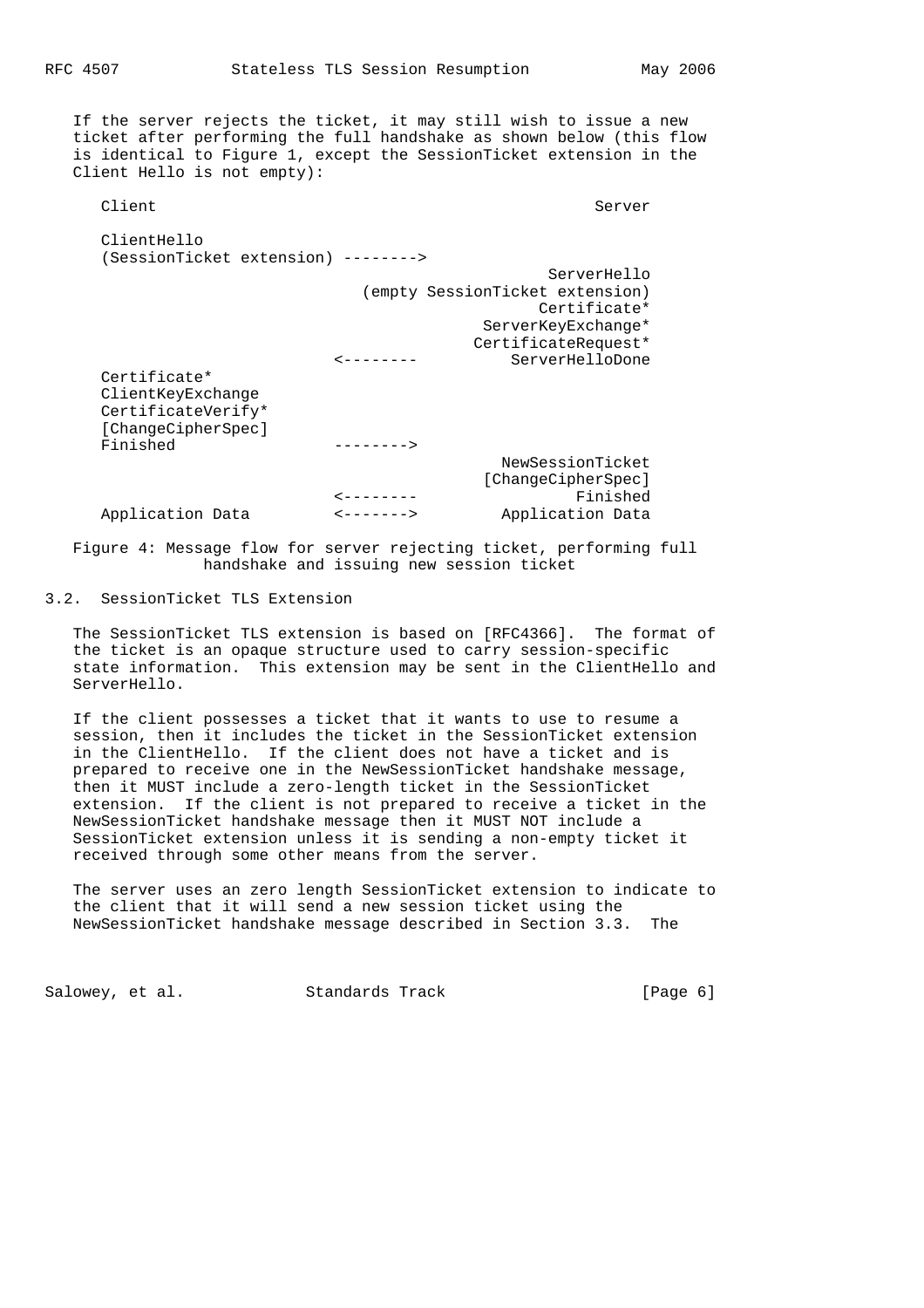server MUST send this extension in the ServerHello if it wishes to issue a new ticket to the client using the NewSessionTicket handshake message. The server MUST NOT send this extension if it does not receive one in the ClientHello.

 If the server fails to verify the ticket, then it falls back to performing a full handshake. If the ticket is accepted by the server but the handshake fails, the client SHOULD delete the ticket.

 The SessionTicket extension has been assigned the number 35. The format of the SessionTicket extension is given at the end of this section.

```
 struct {
    opaque ticket<0..2^16-1>;
 } SessionTicket;
```
3.3. NewSessionTicket Handshake Message

 This message is sent by the server during the TLS handshake before the ChangeCipherSpec message. This message MUST be sent if the server included a SessionTicket extension in the ServerHello. This message MUST NOT be sent if the server did not include a SessionTicket extension in the ServerHello. In the case of a full handshake, the server MUST verify the client's Finished message before sending the ticket. The client MUST NOT treat the ticket as valid until it has verified the server's Finished message. If the server determines that it does not want to include a ticket after it has included the SessionTicket extension in the ServerHello, then it sends a zero-length ticket in the NewSessionTicket handshake message.

 If the server successfully verifies the client's ticket, then it MAY renew the ticket by including a NewSessionTicket handshake message after the ServerHello in the abbreviated handshake. The client should start using the new ticket as soon as possible after it verifies the server's Finished message for new connections. Note that since the updated ticket is issued before the handshake completes, it is possible that the client may not put the new ticket into use before it initiates new connections. The server MUST NOT assume that the client actually received the updated ticket until it successfully verifies the client's Finished message.

 The NewSessionTicket handshake message has been assigned the number 4 and its definition is given at the end of this section. The ticket\_lifetime\_hint field contains a hint from the server about how long the ticket should be stored. The value indicates the lifetime in seconds as a 32-bit unsigned integer in network byte order. A value of zero is reserved to indicate that the lifetime of the ticket

Salowey, et al. Standards Track [Page 7]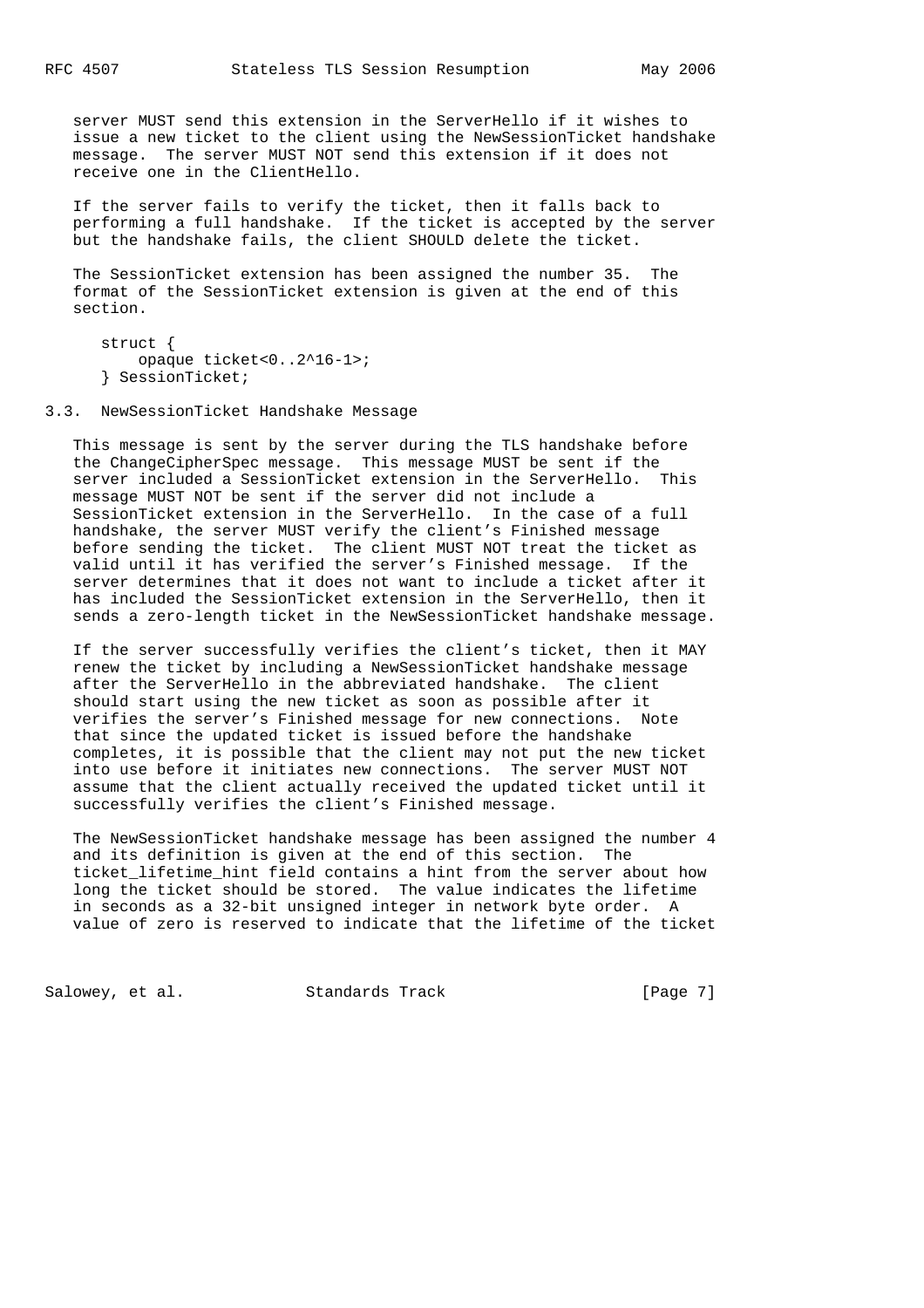is unspecified. A client SHOULD delete the ticket and associated state when the time expires. It MAY delete the ticket earlier based on local policy. A server MAY treat a ticket as valid for a shorter or longer period of time than what is stated in the ticket\_lifetime\_hint.

```
 struct {
        HandshakeType msg_type;
        uint24 length;
         select (HandshakeType) {
           case hello request: HelloRequest;
           case client hello: ClientHello;
case server_hello: ServerHello;
case certificate: Certificate;
            case server_key_exchange: ServerKeyExchange;
            case certificate_request: CertificateRequest;
 case server_hello_done: ServerHelloDone;
 case certificate_verify: CertificateVerify;
            case client_key_exchange: ClientKeyExchange;
 case finished: Finished;
 case session_ticket: NewSessionTicket; /* NEW */
         } body;
```
} Handshake;

 struct { uint32 ticket lifetime hint; opaque ticket<0..2^16-1>; } NewSessionTicket;

3.4. Interaction with TLS Session ID

 If a server is planning on issuing a SessionTicket to a client that does not present one, it SHOULD include an empty Session ID in the ServerHello. If the server includes a non-empty session ID, then it is indicating intent to use stateful session resume. If the client receives a SessionTicket from the server, then it discards any Session ID that was sent in the ServerHello.

 When presenting a ticket, the client MAY generate and include a Session ID in the TLS ClientHello. If the server accepts the ticket and the Session ID is not empty, then it MUST respond with the same Session ID present in the ClientHello. This allows the client to easily differentiate when the server is resuming a session from when it is falling back to a full handshake. Since the client generates a Session ID, the server MUST NOT rely upon the Session ID having a particular value when validating the ticket. If a ticket is presented by the client, the server MUST NOT attempt to use the

Salowey, et al. Standards Track [Page 8]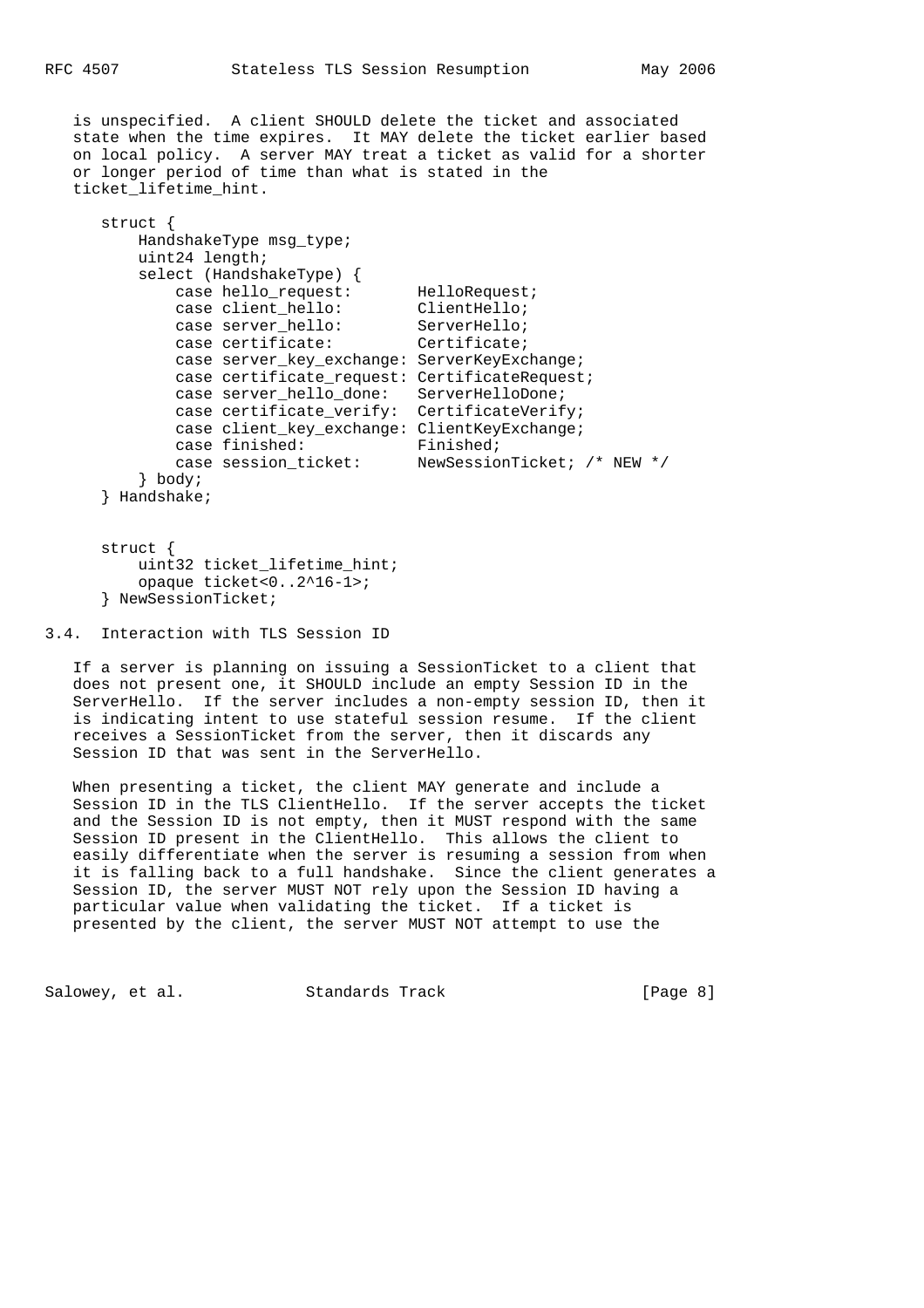Session ID in the ClientHello for stateful session resume. Alternatively, the client MAY include an empty Session ID in the ClientHello. In this case, the client ignores the Session ID sent in the ServerHello and determines if the server is resuming a session by the subsequent handshake messages.

4. Recommended Ticket Construction

 This section describes a recommended format and protection for the ticket. Note that the ticket is opaque to the client, so the structure is not subject to interoperability concerns, and implementations may diverge from this format. If implementations do diverge from this format, they must take security concerns seriously. Clients MUST NOT examine the ticket under the assumption that it complies with this document.

 The server uses two different keys: one 128-bit key for AES [AES] in CBC mode [CBC] encryption and one 128-bit key for HMAC-SHA1 [RFC2104] [SHA1].

The ticket is structured as follows:

```
 struct {
     opaque key_name[16];
     opaque iv[16];
     opaque encrypted_state<0..2^16-1>;
     opaque mac[20];
 } ticket;
```
 Here, key\_name serves to identify a particular set of keys used to protect the ticket. It enables the server to easily recognize tickets it has issued. The key\_name should be randomly generated to avoid collisions between servers. One possibility is to generate new random keys and key\_name every time the server is started.

 The actual state information in encrypted\_state is encrypted using 128-bit AES in CBC mode with the given IV. The MAC is calculated using HMAC-SHA1 over key\_name (16 octets)and IV (16 octets), followed by the length of the encrypted\_state field (2 octets) and its contents (variable length).

Salowey, et al. Standards Track [Page 9]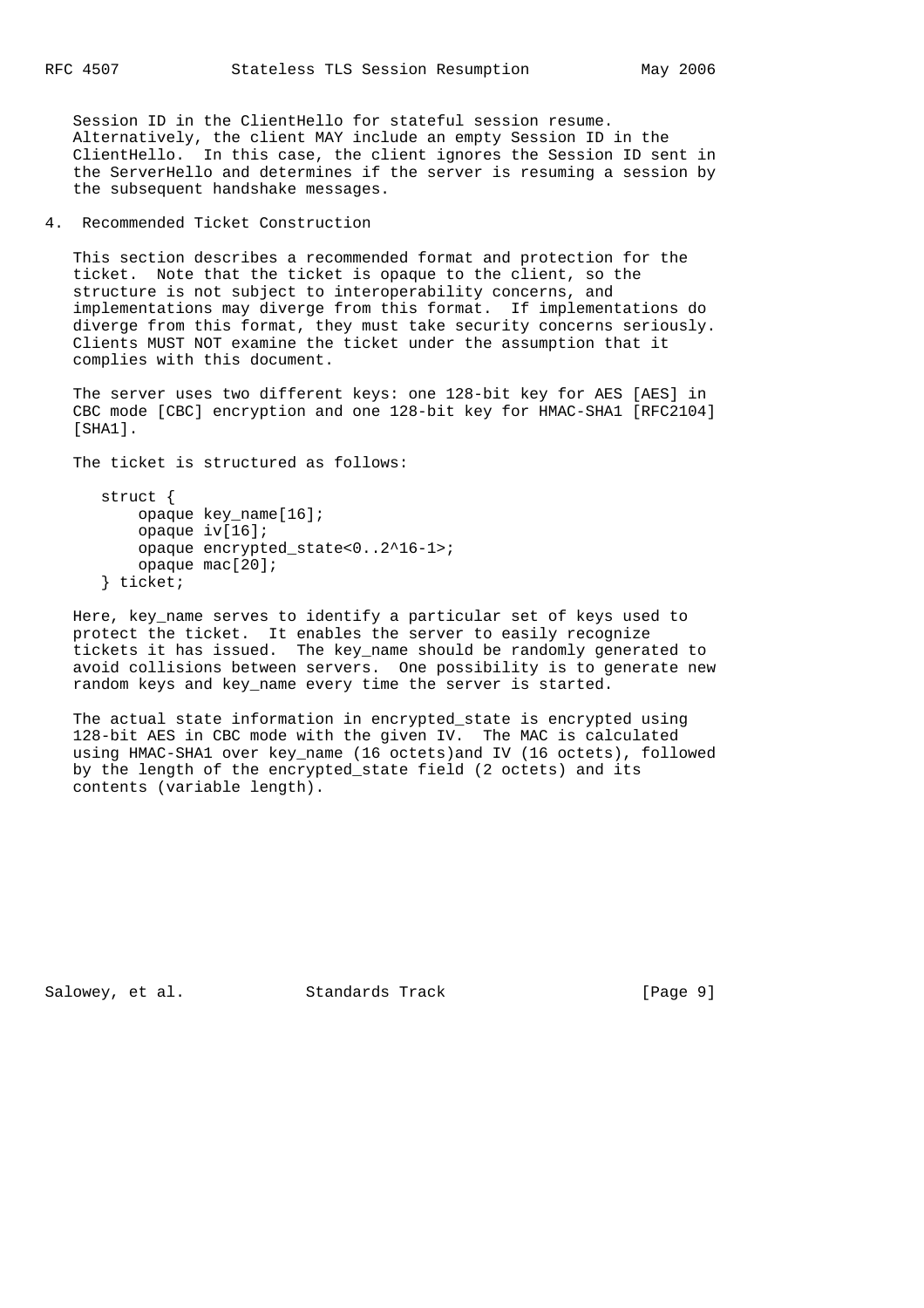```
 struct {
           ProtocolVersion protocol_version;
           CipherSuite cipher_suite;
           CompressionMethod compression_method;
           opaque master_secret[48];
          ClientIdentity client identity;
           uint32 timestamp;
       } StatePlaintext;
       enum {
         anonymous(0),
         certificate_based(1),
         psk(2)
      } ClientAuthenticationType;
       struct {
          ClientAuthenticationType client_authentication_type;
           select (ClientAuthenticationType) {
             case anonymous: struct {};
              case certificate based:
                  ASN.1Cert certificate list<0..2^24-1>;
               case psk:
                  opaque psk identity<0..2^16-1>; /* from [RFC4279] */
 }
        } ClientIdentity;
```
 The structure StatePlaintext stores the TLS session state including the master\_secret. The timestamp within this structure allows the TLS server to expire tickets. To cover the authentication and key exchange protocols provided by TLS, the ClientIdentity structure contains the authentication type of the client used in the initial exchange (see ClientAuthenticationType). To offer the TLS server with the same capabilities for authentication and authorization, a certificate list is included in case of public-key-based authentication. The TLS server is therefore able to inspect a number of different attributes within these certificates. A specific implementation might choose to store a subset of this information or additional information. Other authentication mechanisms, such as Kerberos [RFC2712], would require different client identity data.

# 5. Security Considerations

 This section addresses security issues related to the usage of a ticket. Tickets must be authenticated and encrypted to prevent modification or eavesdropping by an attacker. Several attacks described below will be possible if this is not carefully done.

Salowey, et al. Standards Track [Page 10]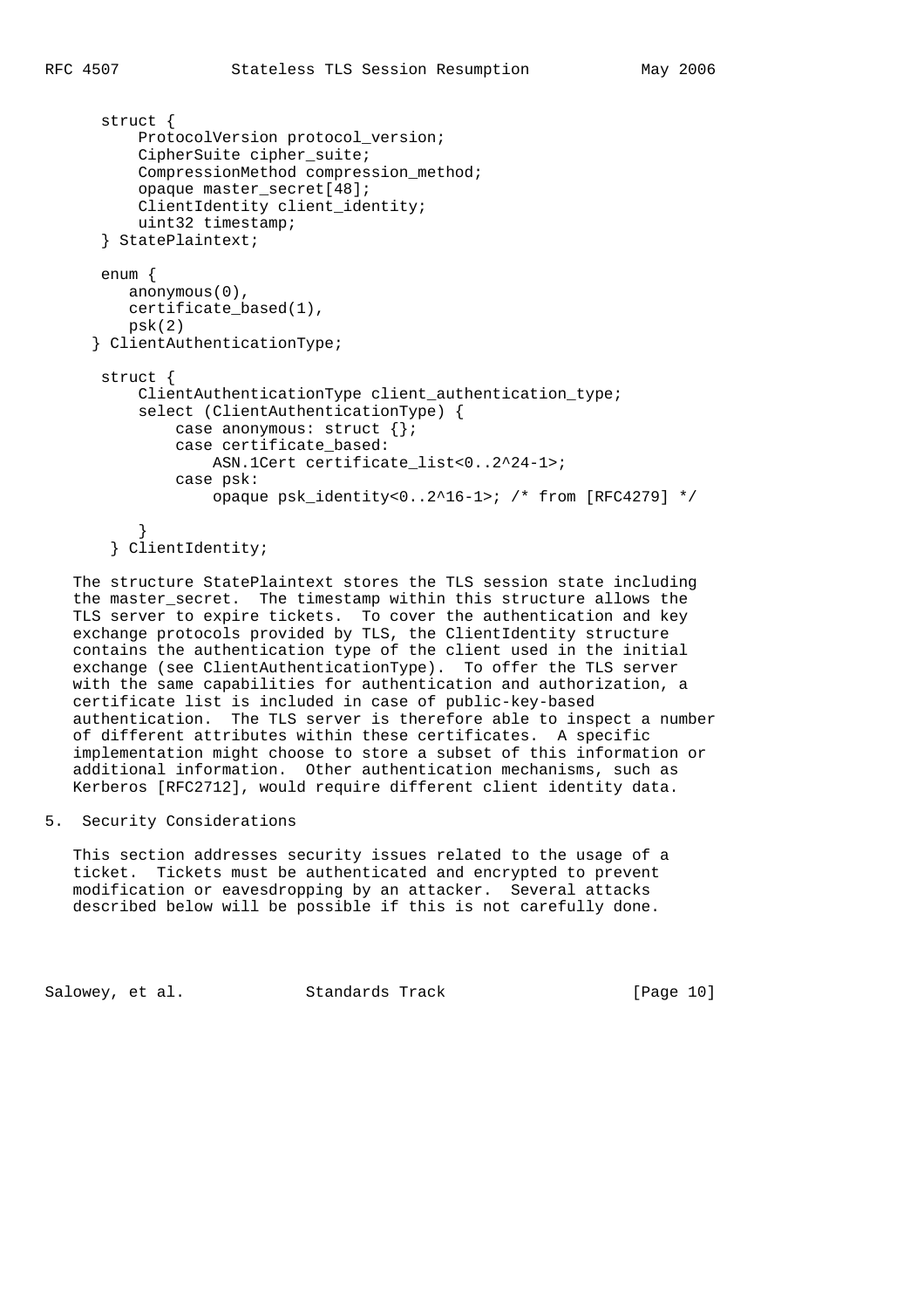Implementations should take care to ensure that the processing of tickets does not increase the chance of denial of service as described below.

### 5.1. Invalidating Sessions

 The TLS specification requires that TLS sessions be invalidated when errors occur. [CSSC] discusses the security implications of this in detail. In the analysis in this paper, failure to invalidate sessions does not pose a security risk. This is because the TLS handshake uses a non-reversible function to derive keys for a session so information about one session does not provide an advantage to attack the master secret or a different session. If a session invalidation scheme is used, the implementation should verify the integrity of the ticket before using the contents to invalidate a session to ensure that an attacker cannot invalidate a chosen session.

## 5.2. Stolen Tickets

 An eavesdropper or man-in-the-middle may obtain the ticket and attempt to use the ticket to establish a session with the server; however, since the ticket is encrypted and the attacker does not know the secret key, a stolen ticket does not help an attacker resume a session. A TLS server MUST use strong encryption and integrity protection for the ticket to prevent an attacker from using a brute force mechanism to obtain the ticket's contents.

### 5.3. Forged Tickets

 A malicious user could forge or alter a ticket in order to resume a session, to extend its lifetime, to impersonate as another user, or to gain additional privileges. This attack is not possible if the ticket is protected using a strong integrity protection algorithm such as a keyed HMAC-SHA1.

#### 5.4. Denial of Service Attacks

 The key\_name field defined in the recommended ticket format helps the server efficiently reject tickets that it did not issue. However, an adversary could store or generate a large number of tickets to send to the TLS server for verification. To minimize the possibility of a denial of service, the verification of the ticket should be lightweight (e.g., using efficient symmetric key cryptographic algorithms).

Salowey, et al. Standards Track [Page 11]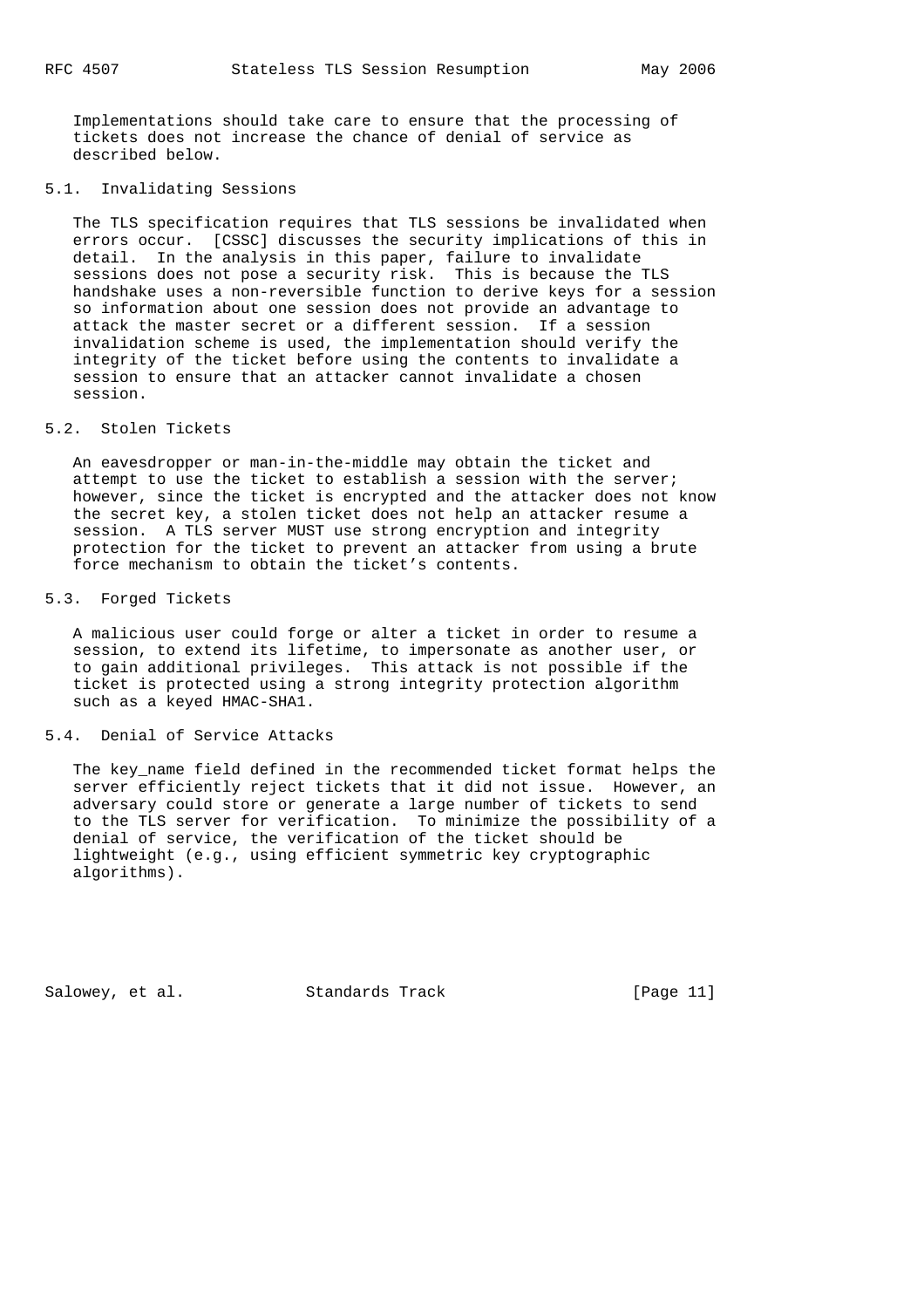5.5. Ticket Protection Key Management

 A full description of the management of the keys used to protect the ticket is beyond the scope of this document. A list of RECOMMENDED practices is given below.

- o The keys should be generated securely following the randomness recommendations in [RFC4086].
- o The keys and cryptographic protection algorithms should be at least 128 bits in strength.
- o The keys should not be used for any other purpose than generating and verifying tickets.
- o The keys should be changed regularly.
- o The keys should be changed if the ticket format or cryptographic protection algorithms change.

# 5.6. Ticket Lifetime

 The TLS server controls the lifetime of the ticket. Servers determine the acceptable lifetime based on the operational and security requirements of the environments in which they are deployed. The ticket lifetime may be longer than the 24-hour lifetime recommended in [RFC2246]. TLS clients may be given a hint of the lifetime of the ticket. Since the lifetime of a ticket may be unspecified, a client has its own local policy that determines when it discards tickets.

5.7. Alternate Ticket Formats and Distribution Schemes

 If the ticket format or distribution scheme defined in this document is not used, then great care must be taken in analyzing the security of the solution. In particular, if confidential information, such as a secret key, is transferred to the client, it MUST be done using secure communication so as to prevent attackers from obtaining or modifying the key. Also, the ticket MUST have its integrity and confidentiality protected with strong cryptographic techniques to prevent a breach in the security of the system.

5.8. Identity Privacy, Anonymity, and Unlinkability

 This document mandates that the content of the ticket is confidentiality protected in order to avoid leakage of its content, such as user-relevant information. As such, it prevents disclosure of potentially sensitive information carried within the ticket.

 The initial handshake exchange, which was used to obtain the ticket, might not provide identity confidentiality of the client based on the properties of TLS. Another relevant security threat is the ability

Salowey, et al. Standards Track [Page 12]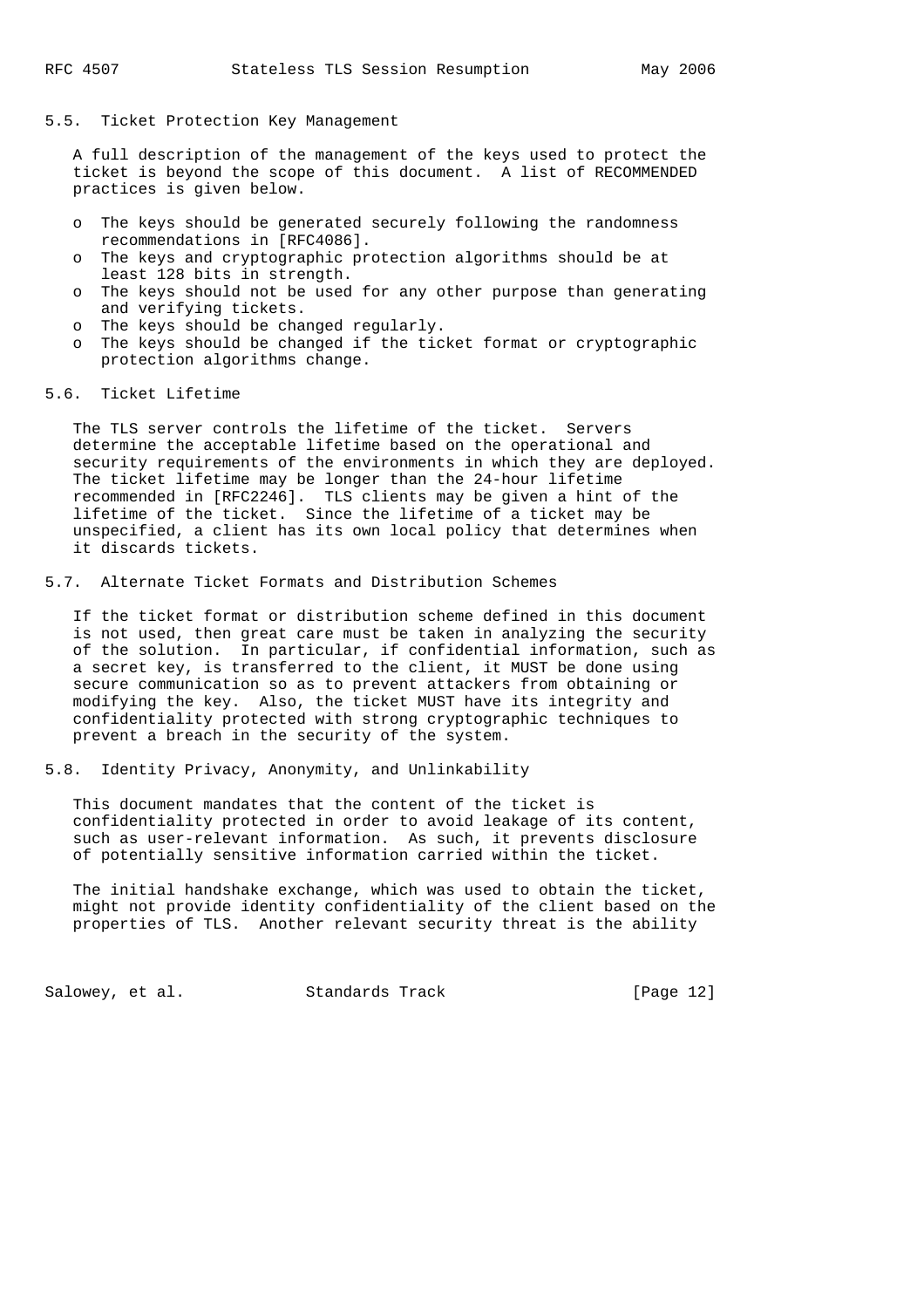for an on-path adversary to observe multiple TLS handshakes where the same ticket is used and therefore to conclude that they belong to the same communication endpoints. Application designers that use the ticket mechanism described in this document should consider that unlinkability [ANON] is not necessarily provided.

 While a full discussion of these topics is beyond the scope of this document, it should be noted that it is possible to issue a ticket using a TLS renegotiation handshake that occurs after a secure tunnel has been established by a previous handshake. This may help address some privacy and unlinkability issues in some environments.

#### 6. Acknowledgements

 The authors would like to thank the following people for their help with preparing and reviewing this document: Eric Rescorla, Mohamad Badra, Tim Dierks, Nelson Bolyard, Nancy Cam-Winget, David McGrew, Rob Dugal, Russ Housley, Amir Herzberg, Bernard Aboba, and members of the TLS working group.

 [CSSC] describes a solution that is very similar to the one described in this document and gives a detailed analysis of the security considerations involved. [RFC2712] describes a mechanism for using Kerberos [RFC4120] in TLS ciphersuites, which helped inspire the use of tickets to avoid server state. [EAP-FAST] makes use of a similar mechanism to avoid maintaining server state for the cryptographic tunnel. [SC97] also investigates the concept of stateless sessions.

### 7. IANA Considerations

 IANA has assigned a TLS extension number of 35 to the SessionTicket TLS extension from the TLS registry of ExtensionType values defined in [RFC4366].

 IANA has assigned a TLS HandshakeType number 4 to the NewSessionTicket handshake type from the TLS registry of HandshakeType values defined in [RFC4346].

Salowey, et al. Standards Track [Page 13]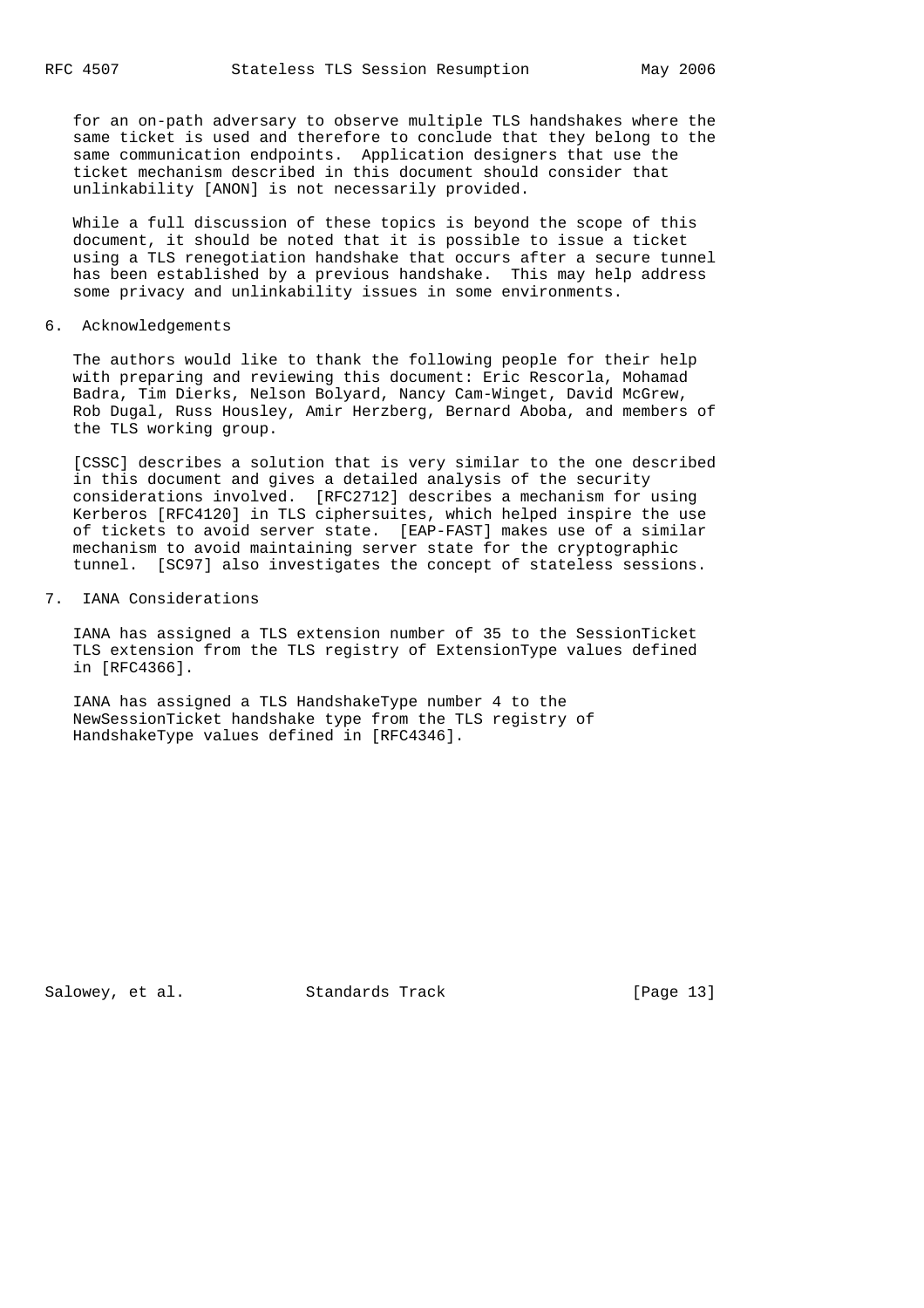# 8. References

- 8.1. Normative References
	- [RFC2119] Bradner, S., "Key words for use in RFCs to Indicate Requirement Levels", BCP 14, RFC 2119, March 1997.
	- [RFC2246] Dierks, T. and C. Allen, "The TLS Protocol Version 1.0", RFC 2246, January 1999.
	- [RFC4346] Dierks, T. and E. Rescorla, "The Transport Layer Security (TLS) Protocol Version 1.1", RFC 4346, April 2006.
	- [RFC4366] Blake-Wilson, S., Nystrom, M., Hopwood, D., Mikkelsen, J., and T. Wright, "Transport Layer Security (TLS) Extensions", RFC 4366, April 2006.
- 8.2. Informative References
	- [AES] National Institute of Standards and Technology, "Advanced Encryption Standard (AES)", Federal Information Processing Standards (FIPS) Publication 197, November 2001.
	- [ANON] Pfitzmann, A. and M. Hansen, "Anonymity, Unlinkability, Unobservability, Pseudonymity, and Identity Management - A Consolidated Proposal for Terminology", http://dud.inf.tu-dresden.de/literatur/ Anon\_Terminology\_v0.26-1.pdf, Draft 0.26, December 2005.
	- [CBC] National Institute of Standards and Technology, "Recommendation for Block Cipher Modes of Operation - Methods and Techniques", NIST Special Publication 800- 38A, December 2001.
	- [CSSC] Shacham, H., Boneh, D., and E. Rescorla, "Client-side caching for TLS", Transactions on Information and System Security (TISSEC) , Volume 7, Issue 4, November 2004.
	- [EAP-FAST] Cam-Winget, N., McGrew, D., Salowey, J., and H. Zhou, "EAP Flexible Authentication via Secure Tunneling (EAP- FAST)", Work in Progress, April 2005.
	- [RFC2104] Krawczyk, H., Bellare, M., and R. Canetti, "HMAC: Keyed- Hashing for Message Authentication", RFC 2104, February 1997.

Salowey, et al. Standards Track [Page 14]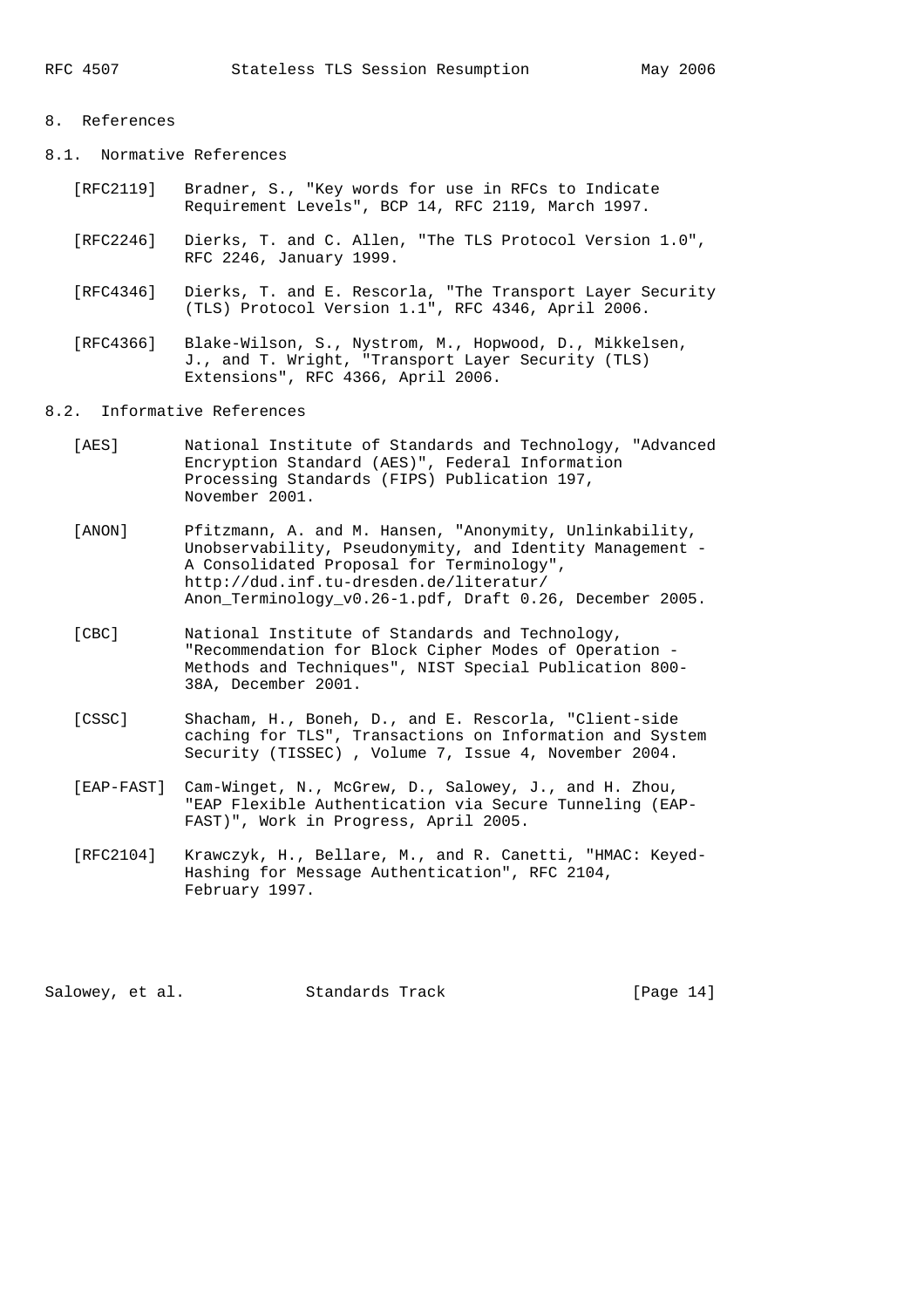- [RFC2712] Medvinsky, A. and M. Hur, "Addition of Kerberos Cipher Suites to Transport Layer Security (TLS)", RFC 2712, October 1999.
- [RFC4086] Eastlake, D., Schiller, J., and S. Crocker, "Randomness Requirements for Security", BCP 106, RFC 4086, June 2005.
- [RFC4120] Neuman, C., Yu, T., Hartman, S., and K. Raeburn, "The Kerberos Network Authentication Service (V5)", RFC 4120, July 2005.
- [RFC4279] Eronen, P. and H. Tschofenig, "Pre-Shared Key Ciphersuites for Transport Layer Security (TLS)", RFC 4279, December 2005.
- [SC97] Aura, T. and P. Nikander, "Stateless Connections", Proceedings of the First International Conference on Information and Communication Security (ICICS '97), 1997.
- [SHA1] National Institute of Standards and Technology, "Secure Hash Standard (SHS)", Federal Information Processing Standards (FIPS) Publication 180-2, August 2002.

Salowey, et al. Standards Track [Page 15]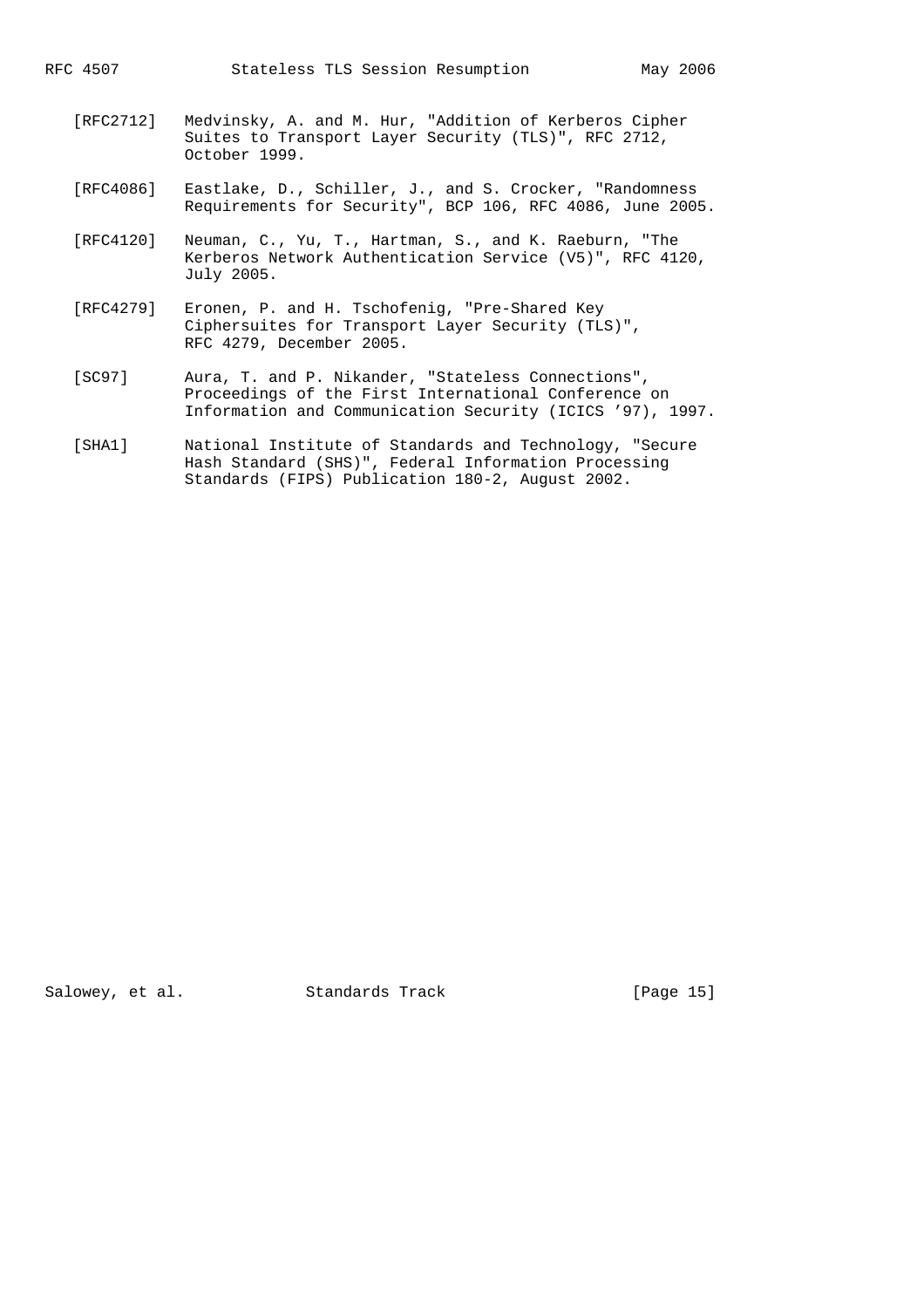Authors' Addresses

 Joseph Salowey Cisco Systems 2901 3rd Ave Seattle, WA 98121 US

EMail: jsalowey@cisco.com

 Hao Zhou Cisco Systems 4125 Highlander Parkway Richfield, OH 44286 US

EMail: hzhou@cisco.com

 Pasi Eronen Nokia Research Center P.O. Box 407 FIN-00045 Nokia Group Finland

EMail: pasi.eronen@nokia.com

 Hannes Tschofenig Siemens Otto-Hahn-Ring 6 Munich, Bayern 81739 Germany

EMail: Hannes.Tschofenig@siemens.com

Salowey, et al. Standards Track [Page 16]